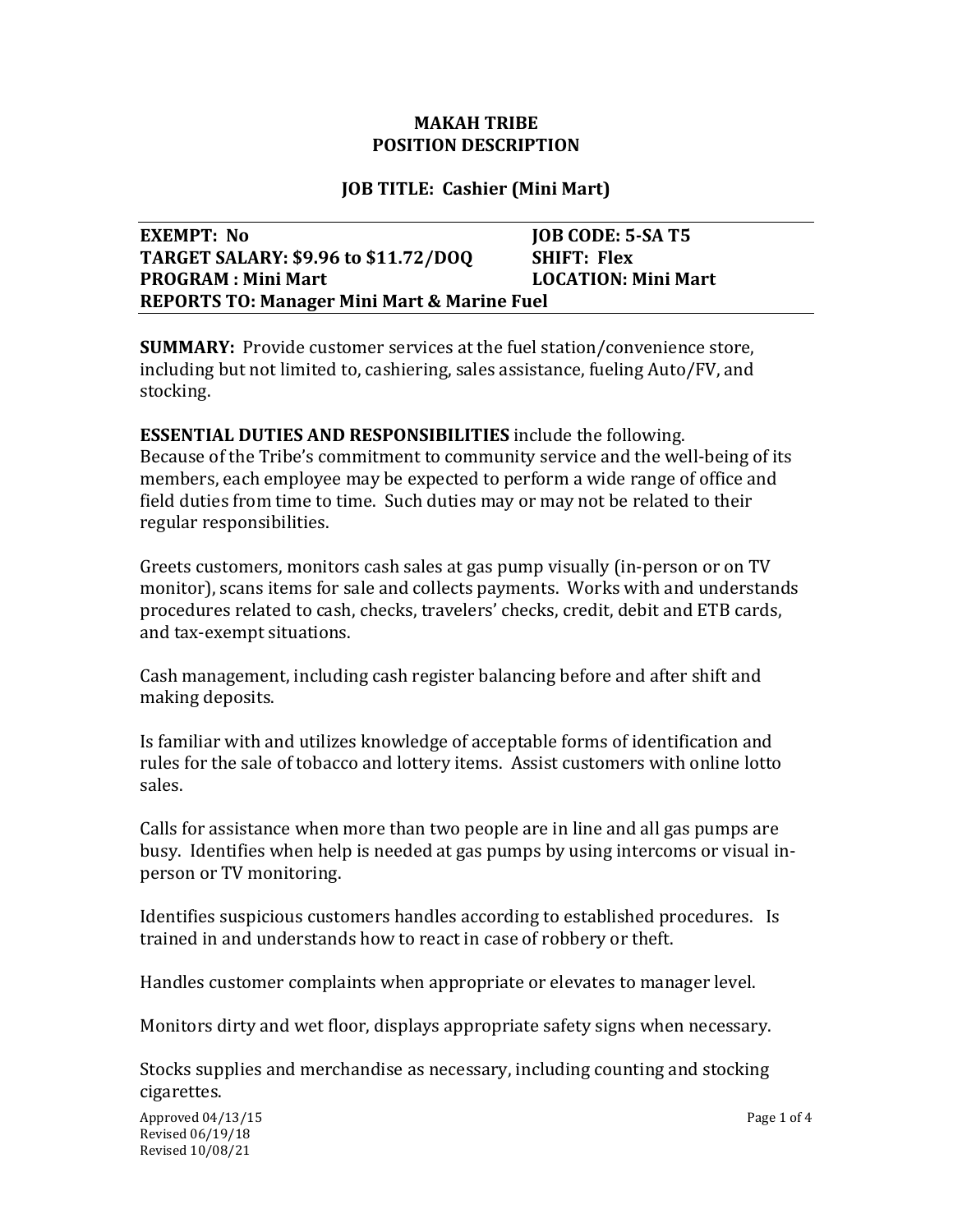Reconciles cash with gasoline pump meter readings, sales slips, and credit card charges. Turn in cash and charge slips daily to public safety.

Receives, and inventory all petroleum products and groceries.

Prepare and cook pizzas and deli and delivery when necessary.

# **QUALIFICATION REQUIREMENTS:**

# **EDUCATION and/or EXPERIENCE:**

High school diploma or general education degree (GED).

Minimum of one year experience in customer service.

# **LANGUAGE SKILLS:**

Ability to read and interpret documents such as safety rules, operating and maintenance instructions, and procedures manuals. Ability to write routine reports and correspondence. Ability to speak effectively before groups of customers or employees of the organization.

# **MATHEMATICAL SKILLS:**

Ability to calculate figures and amounts such as discounts, interest, percentages, and volume.

## **REASONING ABILITY:**

Ability to solve practical problems and deal with a variety of concrete variables in situations where only limited standardization exists. Ability to interpret a variety of instructions furnished in written, oral, diagram, or schedule form.

# **CERTIFICATES, LICENSES, REGISTRATIONS:**

Must have a valid Washington State Drivers License and insurable OR the ability to obtain within 90-days of hire date.

Must be Bondable.

Must have a current food handlers permit.

# **OTHER SKILLS and ABILITIES:**

Ability to count money and make correct change.

Ability to greet and provide assistance to customers.

Ability to establish and maintain cooperative and effective relationships with the staff and general public.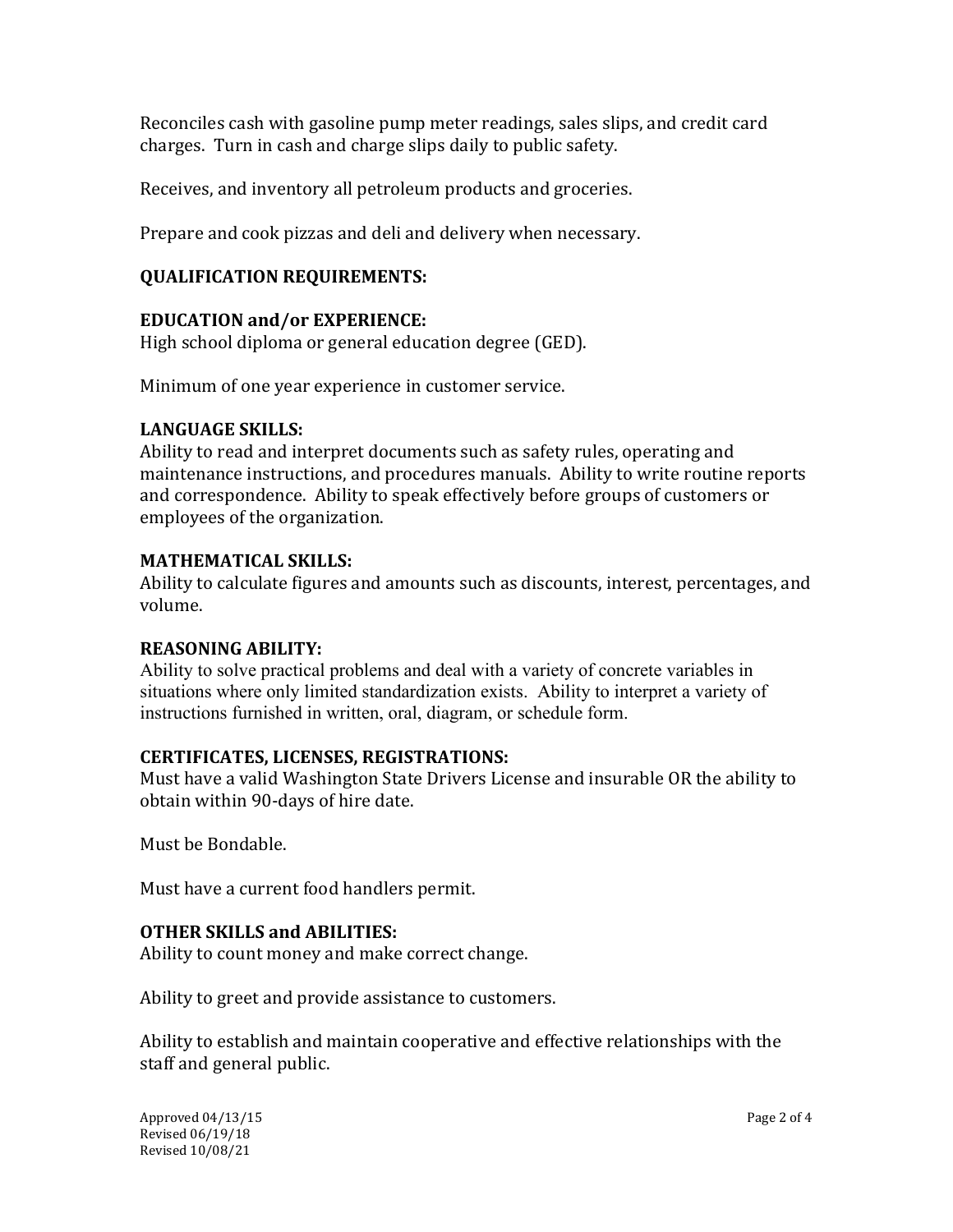#### Ability to operate cash register.

Must submit to and clear a pre-employment alcohol and drug test and random testing, in accordance with the Drug and Alcohol-Free Workplace Act of 2002.

### **SPECIAL REQUIREMENTS**

**Immunization Requirements:** Must be fully immunized against COVID-19 and provide official documented proof of vaccination prior to employment.

## **SPECIAL WORK SCHEDULE:**

This is a full-time Flex position, it is not a 8:00 a.m. to 5:00 p.m. Monday - Friday, it will work shifts, evenings and weekends, holidays as well as some weekday hours, Schedule to be determined by the Manager (Manager Mini Mart & Marine Fuel).

#### **PHYSICAL DEMANDS:**

While performing the duties of this job, the employee is frequently required to stand. The employee must frequently lift and/or move up to 10 pounds and occasionally lift and/or move up to 100 pounds.

#### **WORK ENVIRONMENT:**

While performing the duties of this job, the employee regularly works in outside weather conditions and is regularly exposed to fumes. The employee is occasionally exposed to wet and/or humid conditions. The noise level in the work environment is usually loud.

#### **Hazards:**

Potential contact with dissatisfied or abusive customers.

#### **ACKNOWLEDGEMENT**

This position description is intended to provide an overview of the requirements of the position. It is not necessarily inclusive and the position may require other essential and/or non-essential functions, tasks, duties, or responsibilities not listed herein. Management reserves the sole right to add, modify, or exclude any essential or non-essential requirement at any time with or without notice. Nothing in this position description, or by the completion of any requirement of the job by the employee, is intended to create a contract of employment of any type.

#### **APPLICATION PROCESS:**

Revised 06/19/18 Revised 10/08/21

Submit a Tribal Application for this position with supporting documentation to:

Makah Tribal Council **OPEN: June 6, 2022** P.O. Box 115 **71 Makah Bay Drive**  Neah Bay, WA 98357

Human Resources **CLOSE: June 17, 2022**